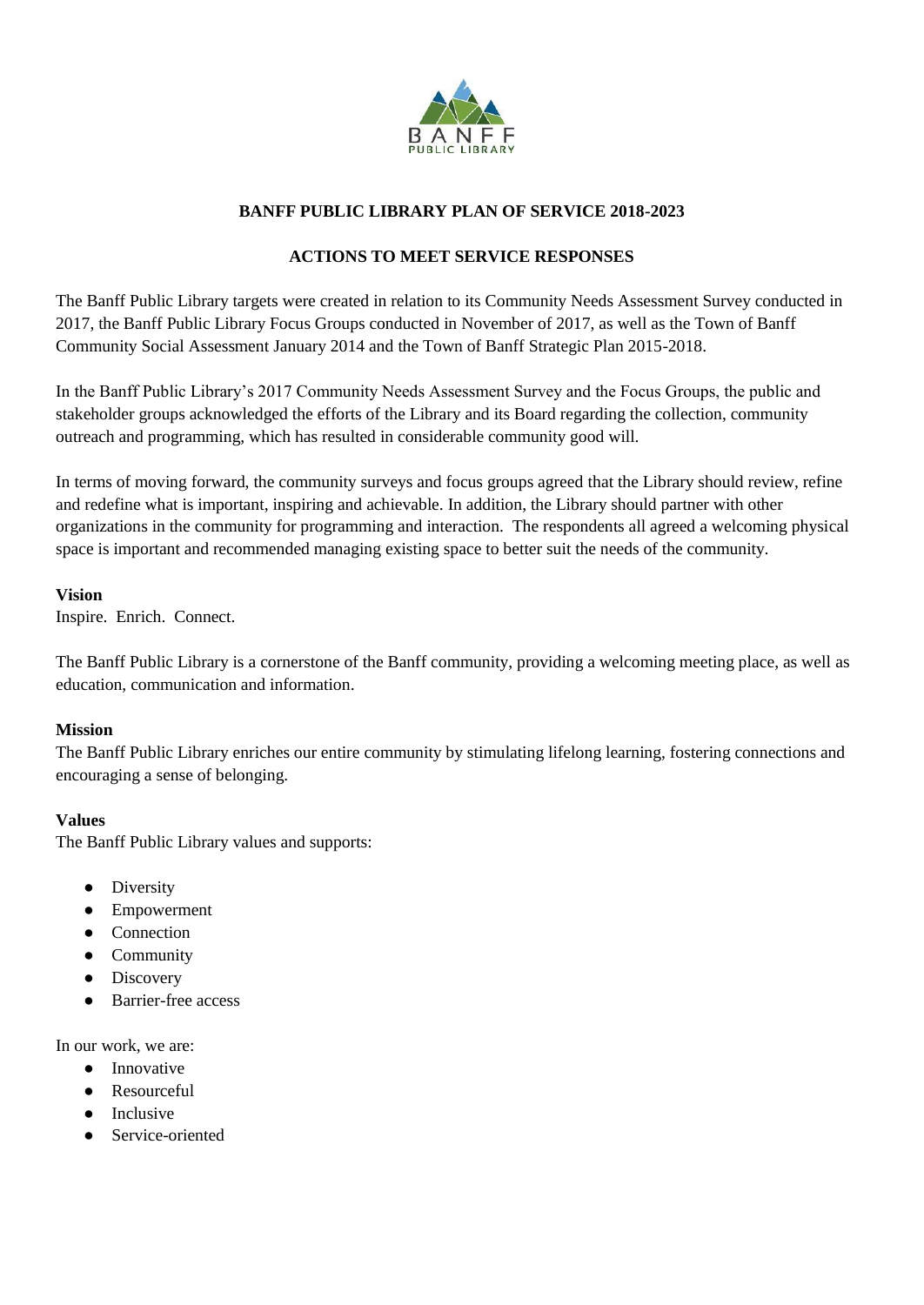#### **Themes**

Review, re-define and refine. Create, grow and leverage community connections and partnerships Re-define, manage and grow use of space and environment

Understanding the limitations of funding, staffing, physical space and capacity overall, the primary goal of the Banff Public Library's Plan of Service 2018-2023 is to **Review, re-define and refine.** What do we need to stop, start, continue and how do we do so within our current capacity. The next steps will be to grow the Library in a managed and controlled way.

#### **Connections**

### **Connect with information and with each other.**

In various reports, including the Town of Banff Community Social Assessment January 2014, the Town of Banff Strategic Plan 2015-2018, the Banff Public Library 2017 Community Needs Assessment Survey, and the Banff Public Library Focus Groups of November 2017, several groups, including young adults, newcomers, and those 40+, identified engaging with others as a challenge. These groups highlighted the library as a common access point in terms of seeking information and a potential source for community connection.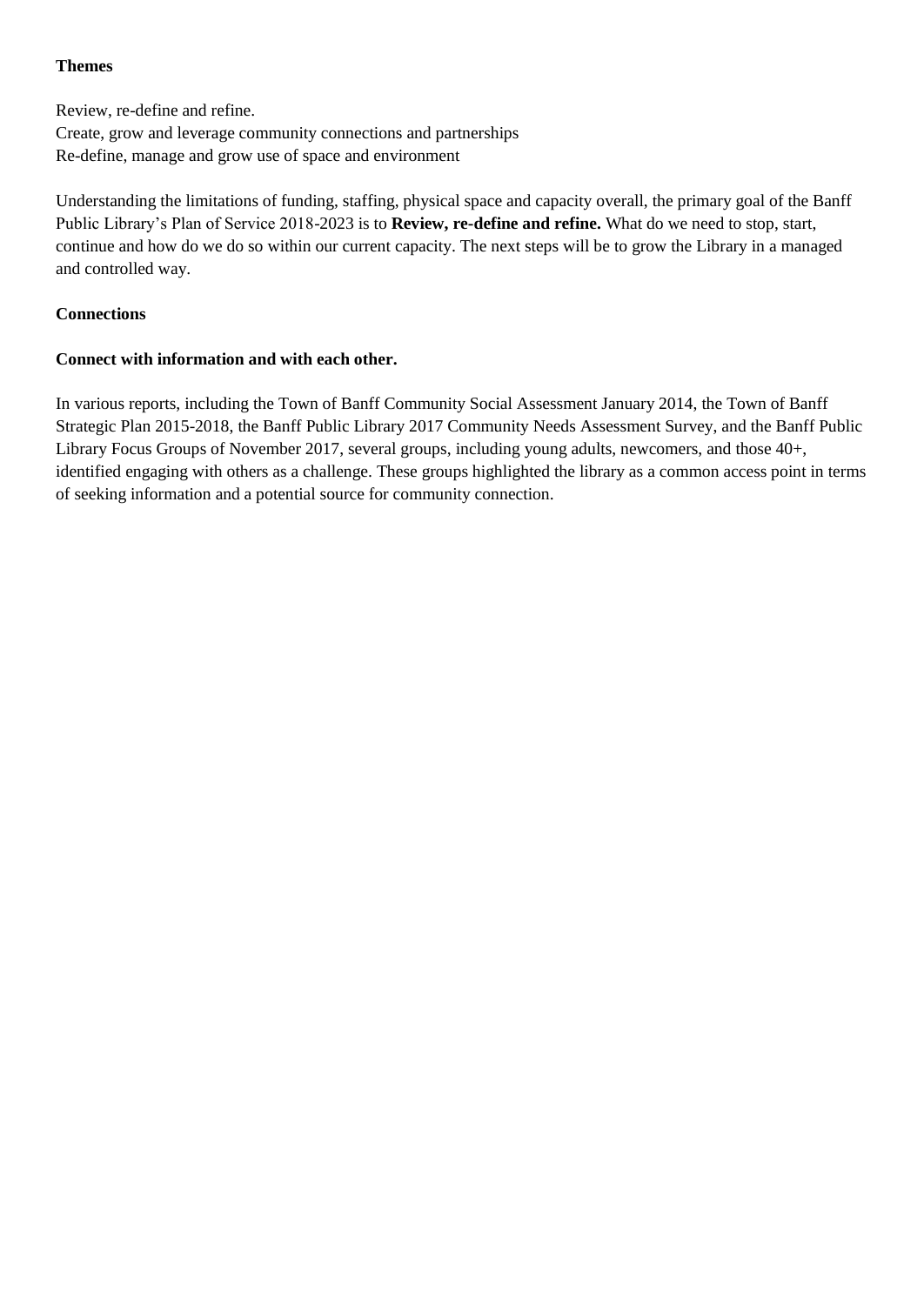### **GOAL 1 – Accessing Information and Community**

Opportunities arise from community connections, and we are determined to leverage these connections to create programs, services and partnerships that serve our community.

# **Action:**

## **Partnerships:**

- Review current partnerships and develop new ones with stakeholders in the community ○ Create, develop and maintain programs with partnerships in mind
- Develop internal partnership parameters
	- Develop memoranda of understanding with long term partners in the community that are reviewed regularly

### **Review Open hours**

- Expand hours in response to community input
- Solicit more feedback regarding specific opening hour requirements

## **Collection**

- Review current method of response to patron purchase requests
- Review ways collections are identified and displayed for easier patron interaction
	- Improving patron access to the collection through increased staff training in readers' advisory and resource assistance.
	- Promote and refine readers' advisory
- Assist patrons to access resources
- Review BISAC as the Library's cataloguing system

## **GOAL 2 – Lifelong Learning, Literacy, Discovery and Development**

The Library is a resource that removes obstacles to accessing information while simultaneously creating learning opportunities. It continues to enrich the community by promoting higher rates of literacy, as well as connecting and developing ongoing relationships with the arts and business communities.

#### **Action:**

## **Programming**

- Create parameters and develop guidelines for programming
- Continue to take advantage of opportunistic programs
- Develop programs that are relevant to current events
- Increase adult programming opportunities
- Develop and maintain relationships with appropriate partners

## **Training and Development**:

● Providing programs on meaningful and timely topics such as Literacy, Indigenous Awareness and Community Development